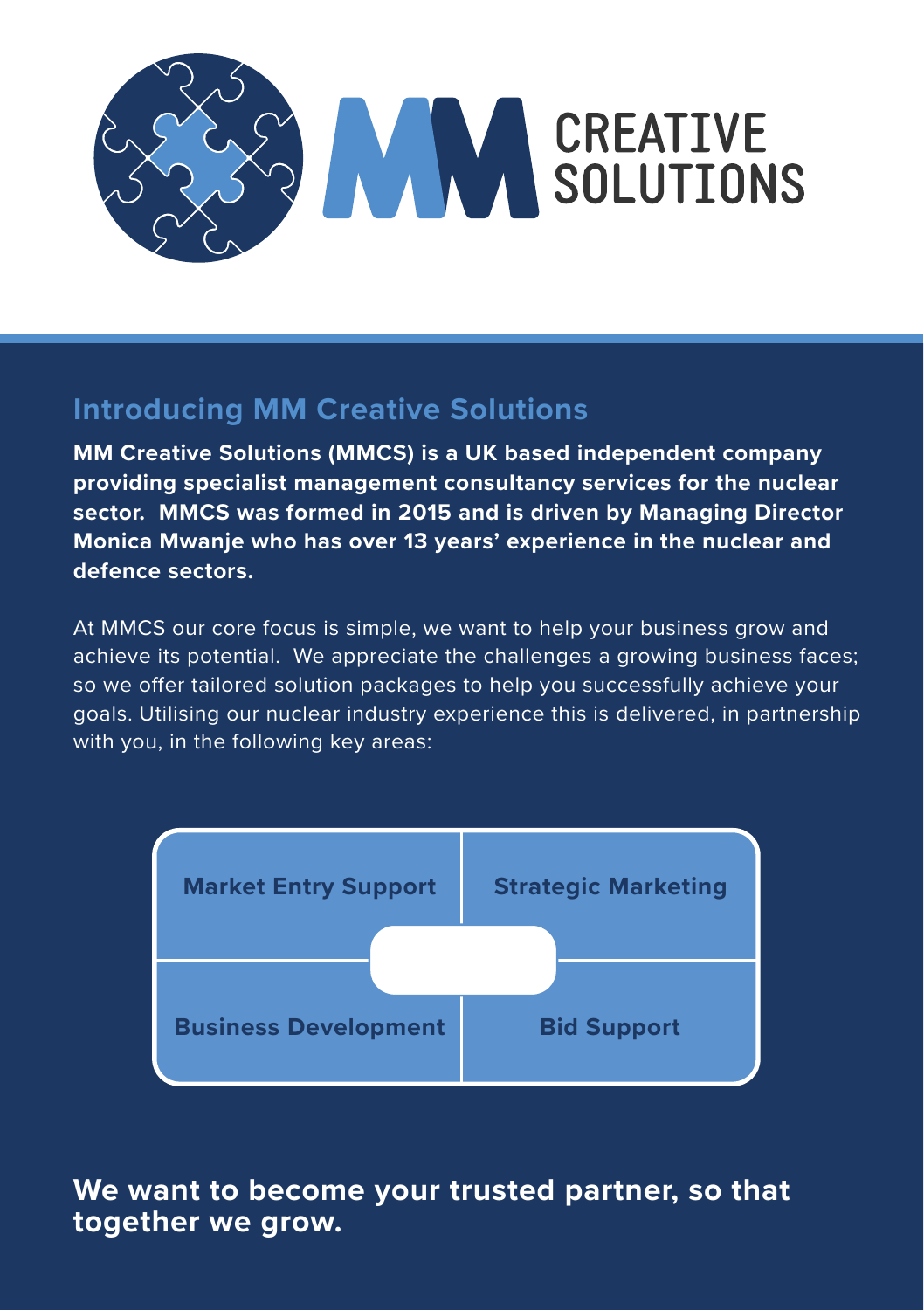

## **MM Creative Solutions – Market Entry Case Study**

## **Client: MSS Group**



MSS Group was keen to understand the potential range of opportunities within the civil nuclear sector that might fit with its specialist asbestos consultancy and removal skills. MSS Group commissioned MM Creative Solutions to identify possible markets within the nuclear sector for its services.

#### **Results**

The scope of work was undertaken by lead consultant Monica Mwanje who delivered a short market intelligence report that:

 $\sqrt{ }$  Identified and assessed a range of suitable opportunities and indicated the associated timeline

- ✓ Identified routes to market
- $\sqrt{2}$  Identified strategic relationships that would assist with market entry

 $\sqrt{2}$  Provided actions and next steps to enable MSS Group to further develop and inform its strategy.

#### **Client Testimonial**

"I recently commissioned Monica to do some work on our behalf in opening up new markets for our products and services. From the outset she was conscientious, hardworking and a good listener. As a result, she delivered the brief on time and to the letter. As a result of her work we were able to arrive at some decisions quickly and with evidence to support them. I'd be very happy to work with Monica in the future."

Bill Mayne, CEO MSS Group, March 2016.

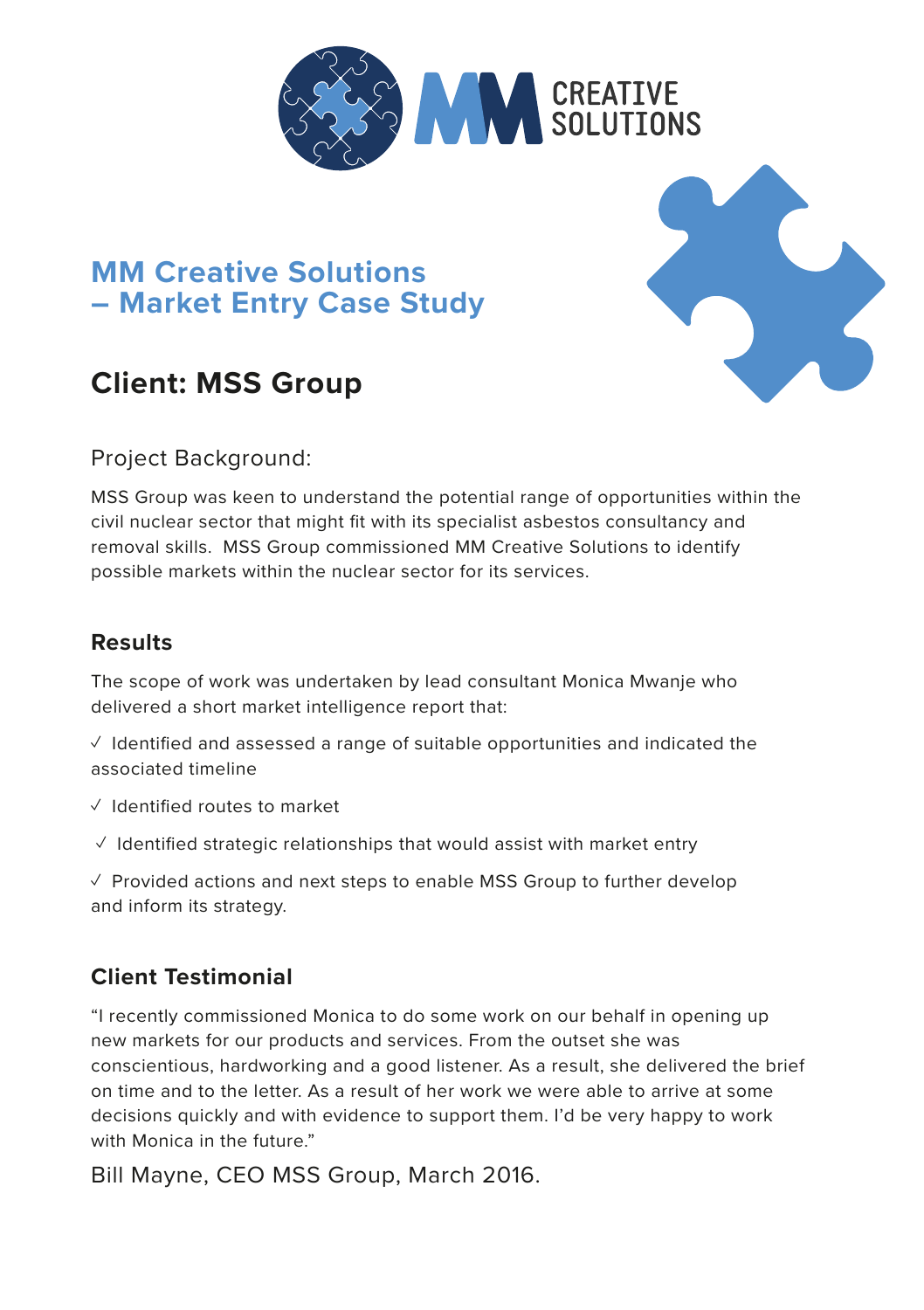## **Bid Strategy, Bid Management & Bid Writing Capabilities Capabilities**

 $\checkmark$  Our personnel have experience of interpreting bid requirements, reviewing them against a number of key factors and utilising the outcome to inform the bid / no bid process.<br> $\overline{\phantom{a}}$ 

 $\checkmark$  We have developed a winning formula to bid writing:  $\checkmark$ we have developed a willing formala to bid writing.<br>understand the requirements, understand who'll be reading it and subsequently deliver the proposal. ur personnel have experience of the successful term and the successful term of the successful term of the successful term of the successful term of the successful term of the successful term of the successful term of the **Capabilities**<br>Capabilities

 $\checkmark$  Our personnel have experience of the successful management of a number of bids for nuclear and highly regulated projects. The outcome to information the bid  $\frac{1}{2}$  $\sim$  We also have experience of post bid reviews and the post bid reviews and the views and the views and the views and the views and the views and the views and the views and the views and the views and the views and the

 $\checkmark$  We also have experience of post bid reviews and the development of improved bid response material. nave experience of post bid reviews and the

#### **Client Testimonial**  $\mathcal{L} = \mathcal{L} \times \mathcal{L}$ development of improved bid response material.

**Client Testimonial** "Monica has been a great resource to supplement our in-house team. She knows a client's needs. She is driven, bright and committed, she also has no fear in chasing people, which is great in a bid! She is a pleasure to work with and we can't recommend her enough." chasing people, which is great in a bid in a bid in a bid in a bid in a bid in a pleasure to work with and we can and understands the Nuclear Industry which enables her to have great insight into

## **Confidential Client, Testimonial Received October 2016**

regulated projects.

**We have helped our clients to deliver successful proposal responses for nuclear and defence**  Confidential Client, Testimonial Received October 2016. use MM Creative Solutions to support bid strategy, development and production." competitive price. We can definitely recommend the service and will continue to "MM Creative Solutions provided us with an excellent quality, flexible bid production service supporting on the bid management and bid writing. MM Creative Solutions also provided high calibre editorial and graphics support at short notice, at a

# **proposal responses for nuclear and defence projects.** Confidential Client, Testimonial Received March 2017

**We have helped our clients to deliver successful proposal responses for nuclear and defence projects.**